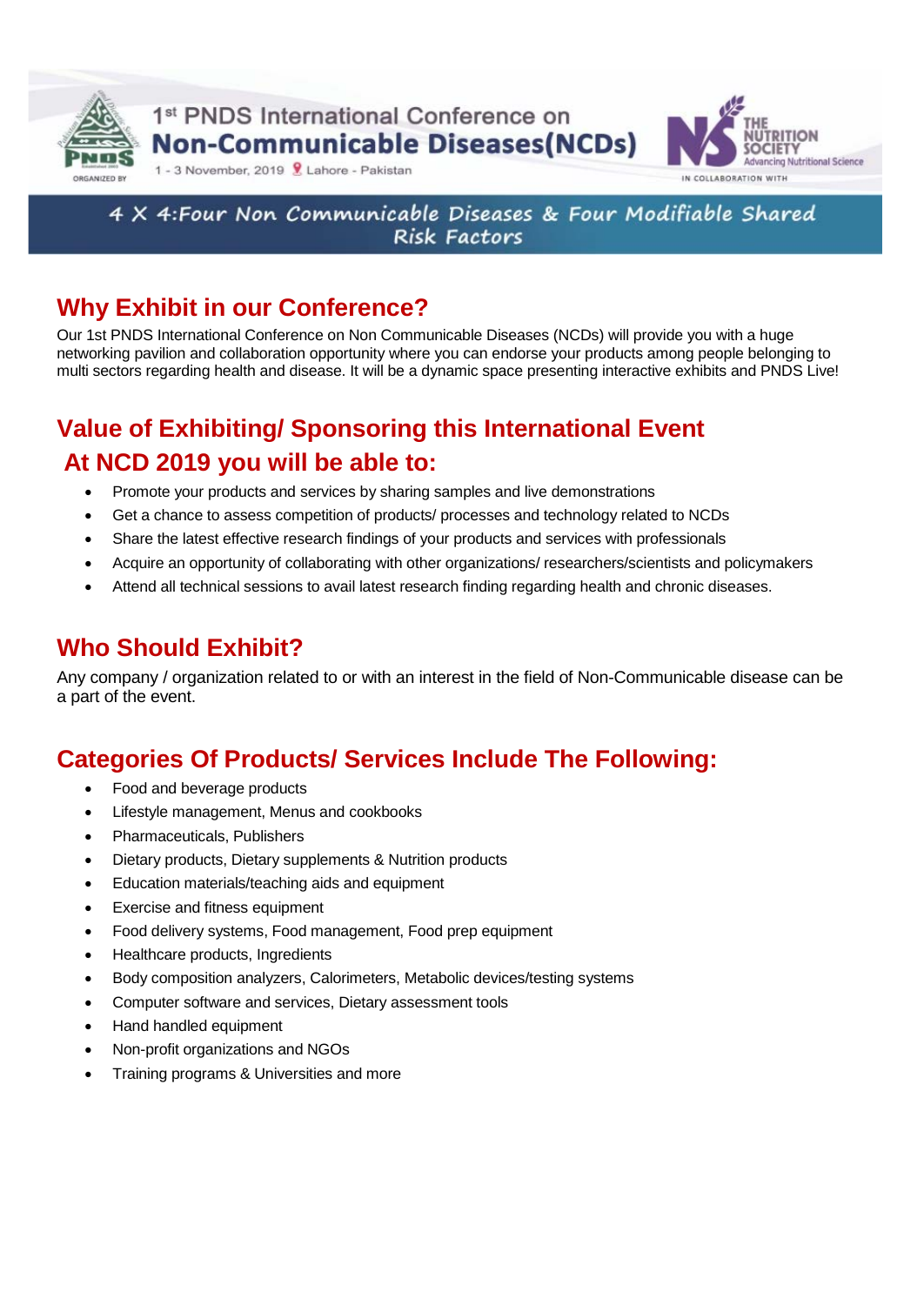## **TITLE SPONSOR (Rs. 2.0 Million)**

- a) Logo on all Collateral Material of the Conference
	- 1. Main Backdrop
	- 2. All signages in the Main Hall
	- 3. All signages in the Exhibition Hall
	- 4. All signages in the pre-Conference Room/Foyer of the Hotel/Breakout Rooms
	- 5. Conference Brochure/Souvenir
	- 6. All conference contents in the Delegate Bag
	- 7. Conference Website/FB Page
	- 8. Logo highlighted among other sponsors on the Media Wall
- b) Special Announcement in Chairman's Welcome Address at the Inaugural & Closing Session
- c) Company Insert in Delegate Bag
- d) Sponsor Promotional Video (Max 3 Minutes) during Tea Break
- e) Space for Promotional Booth in Pre-Conference Area & Exhibition Hall

## **GOLD SPONSOR (Rs. 1.5 Million)**

- a) Logo on all Collateral Material of the Conference
	- a. Main Backdrop
	- b. All signages in the Main Hall
	- c. All signages in the Exhibition Hall
	- d. All signages in the pre-Conference Room/Foyer of the Hotel/Breakout Rooms
	- e. Conference Brochure/Souvenir
	- f. Conference Website/FB Page
	- g. Media Wall
- b) Announcement in Chairman's Welcome Address at Inaugural & Closing Session
- c) Company Insert in Delegate Bag

## **SILVER SPONSOR (Rs. 1.2 Million)**

- a) Logo on all Collateral Material of the Conference
	- a. Main Backdrop
	- b. All signages in the Main Hall
	- c. All signages in the Exhibition Hall
	- d. All signages in the pre-Conference Room/Foyer of the Hotel/Breakout Rooms
	- e. Conference Brochure/Souvenir
	- f. All contents in the Delegate Bag
	- g. Conference Website/FB Page
	- h. Media Wall
- b ) Company Insert in Delegate Bag

### **Package # 1** (Rs. 950,000 only)

- Sponsor Inaugural Delegate DINNER
- Acknowledgement as a sponsor of Gala Dinner on the e-backdrop, signage at entrance and exit Promotional insert or product sample on every tab

**Package # 2** (Rs. 800,000 only)

Sponsor – First Day LUNCH Sponsor Sponsor – Second Day LUNCH Sponsor Supporting Sponsor

### **Package # 3 (Rs. 350,000 only)**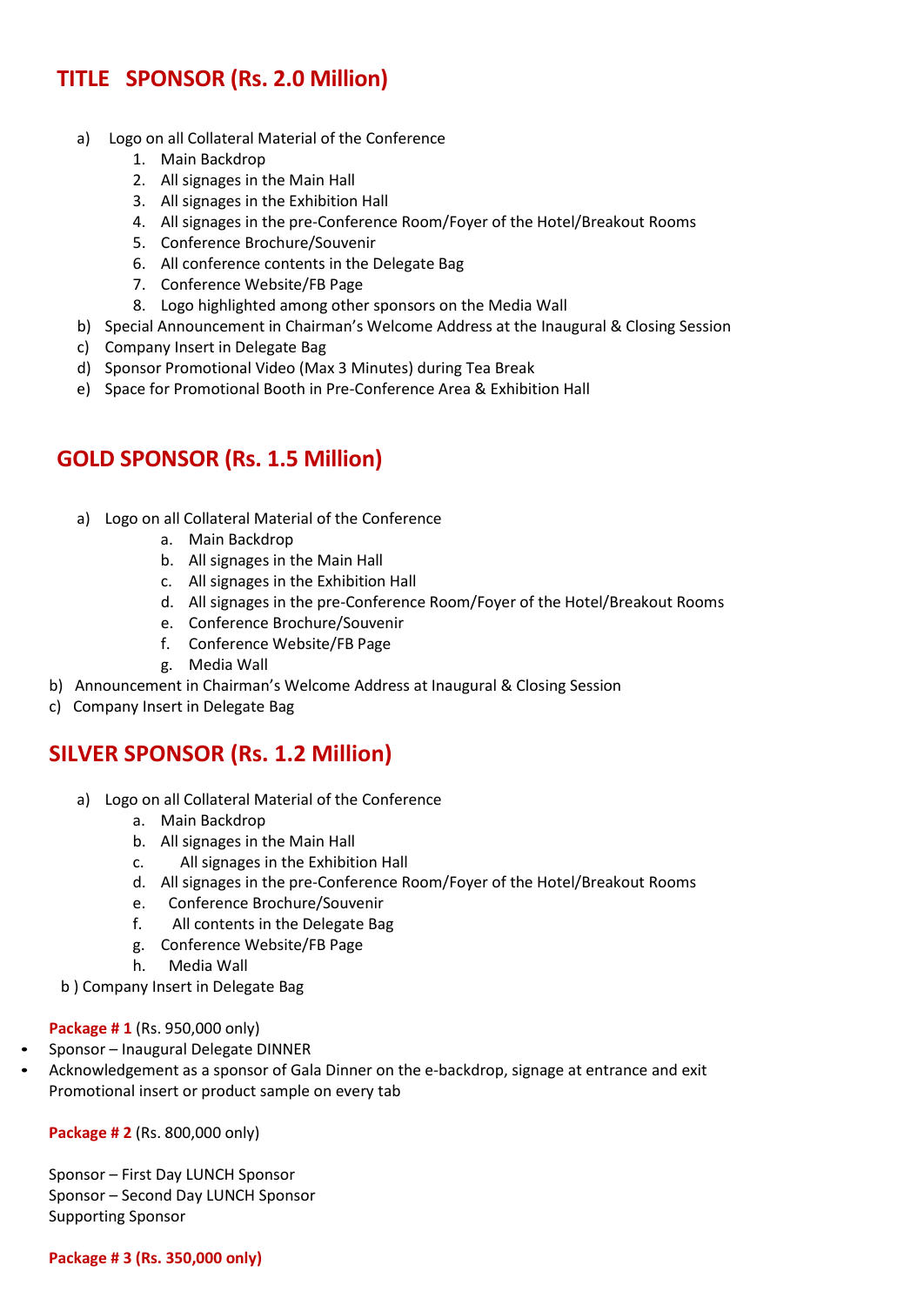### Sponsor – Delegate Give-Away Supporting Sponsor Announcement in Inaugural Session

| Package No.    | <b>Items</b>                             | <b>Amount</b>       |
|----------------|------------------------------------------|---------------------|
|                |                                          |                     |
| $\mathbf{1}$   | <b>Exhibition Booth</b>                  | PKR 200,000         |
| $\overline{2}$ | Second day & Third Day Lunch             | PKR 8,00,000        |
| 3              | Conference Inaugural Dinner              | PKR 800,000         |
| 4              | Workshop Sponsorship+ Promotional Insert | PKR 250,000         |
| 5.             | Delegates Give aways                     | PKR 350,000         |
| 9              | Banner(Depending upon size and location) | PKR 50,000 -100,000 |

## **Promotional Opportunities Educational Support Opportunities**

#### **50,000 - 500,000**

PNDS accepts educational grants to support the educational program. Content and speakers are determined by PNDS's Scientific Program Committee. Educational grants will be acknowledged in the meeting program and on conference signage. Check the meeting website for program updates. A list of sessions and confirmed faculty is available upon request. If your company or organization considers educational grants, kindly let us know. PNDS will gladly complete and submit any necessary grant request paperwork or documentation.

#### **The expo hall is an integral part of NCD Conference 2019.**

Don't miss out on the opportunity to demonstrate your products/services to more than 500 attendees.

#### **Water Bottles (Glass water bottles)**

#### **PKR 200,000??**

Supporter will have rights to provide branded water bottles for distribution to attendees. Water stations are located throughout the convention center. Supporter will be recognized on website, signage

#### **Program-At-A-Glance Advertising**

Distributed to every attendee, the Program-At-A-Glance contains high level information for the meeting, Including a schedule of events, session listings and meeting room locations

#### **Abstracts on USB**

Supporter will have company logo on unique wallet sized card that includes a separate flash drive with the Nutrition 2019 abstracts.

#### **Promotional Bag Insert**

Take your message directly to attendees by placing your company's pre-printed flyer in each conference bag. This is an excellent way to ensure your message reaches all attendees.

#### **Wifi & Recharge Stations PRK 300,000**

This opportunity keeps your company front and center with attendees as they utilize the Internet via WiFi in the convention center. Supporter will receive an initial login splash screen and the WiFi passcode can be your company or product name. Offer a quick "jump start" for attendees' mobile devices, laptops, and tablets. Two charging areas— one within and one outside the expo hall—will provide an opportunity to recharge. The stations will be exclusively branded by the supporting company. We can get creative with the names of these stations as well to incorporate your company/product name. Supporter benefits include:

- Custom graphics and signage at charging stations
- Supporter acknowledgement on website & signage